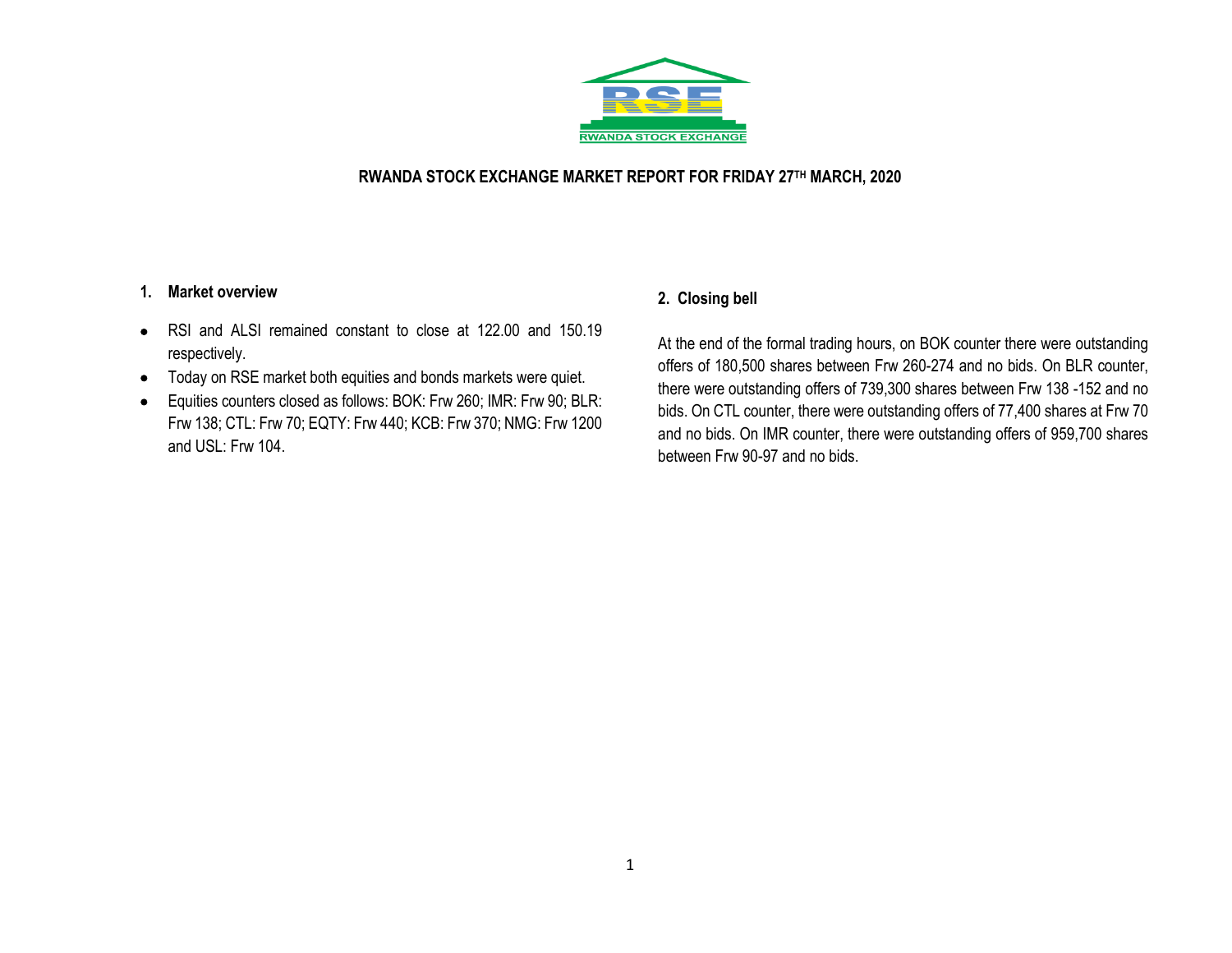| 3. Equities Market on 27/03/2020 |              |             |               |             |                        |                |       |        |               |              |             |                      |
|----------------------------------|--------------|-------------|---------------|-------------|------------------------|----------------|-------|--------|---------------|--------------|-------------|----------------------|
|                                  | <b>Stock</b> |             | 12 past       |             | <b>Today's session</b> | <b>Closing</b> | Prev. | Change | <b>Volume</b> | <b>Value</b> |             |                      |
| <b>ISIN-CODE</b>                 |              | <b>High</b> | months<br>Low | <b>High</b> | Low                    |                |       |        |               |              |             | <b>Market Status</b> |
| RW000A1JCYA5                     | <b>BOK</b>   | 278         | 259           | 0.00        | 0.00                   | 260            | 260   | 0.00   | 0.00          | 0.00         | 08h50-08h59 | Pre-Open             |
| RW000A1H63N6                     | <b>BLR</b>   | 150         | 138           | 0.00        | 0.00                   | 138            | 138   | 0.00   | 0.00          | 0.00         | 09h00-12h00 | Open                 |
| KE0000000380                     | <b>NMG</b>   | 1,200       | 1,200         | 0.00        | 0.00                   | 1,200          | 1,200 | 0.00   | 0.00          | 0.00         | 12h00-08h50 | Close                |
| KE0000000315                     | <b>KCB</b>   | 370         | 330           | 0.00        | 0.00                   | 370            | 370   | 0.00   | 0.00          | 0.00         |             |                      |
| KE0000000489                     | <b>USL</b>   | 104         | 104           | 0.00        | 0.00                   | 104            | 104   | 0.00   | 0.00          | 0.00         |             |                      |
| KE0000000554                     | <b>EQTY</b>  | 445         | 350           | 0.00        | 0.00                   | 440            | 440   | 0.00   | 0.00          | 0.00         |             |                      |
| <b>RW000A14UYP4</b>              | <b>CTL</b>   | 80          | 50            | 0.00        | 0.00                   | 70             | 70    | 0.00   | 0.00          | 0.00         |             |                      |
| RW000A2DN989                     | <b>IMR</b>   | 90          | 89            | 0.00        | 0.00                   | 90             | 90    | 0.00   | 0.00          | 0.00         |             |                      |

#### **4. INDICES**





| <b>INDICES</b>         | <b>Previous</b> | <b>Today</b> | <b>Points</b> | Change % | Exchange rate against Frw as at 27/03/2020 |             |            |         |  |  |
|------------------------|-----------------|--------------|---------------|----------|--------------------------------------------|-------------|------------|---------|--|--|
| <b>RSI</b>             | 122.00          | 122.00       | 0.00          | 0.00     | Currency                                   | <b>Sell</b> | <b>Buy</b> | Average |  |  |
|                        |                 |              |               |          | <b>USD</b>                                 | 939.79      | 921.37     | 930.58  |  |  |
| <b>ALSI</b>            | 150.19          | 150.19       | 0.00          | 0.00     | <b>KES</b>                                 | 8.95        | 8.76       | 8.85    |  |  |
| <b>OTHER TRADING</b>   |                 |              |               |          | <b>UGS</b>                                 | 0.24        | 0.23       | 0.23    |  |  |
| <b>STAT</b>            |                 |              |               |          | <b>TZS</b>                                 | 0.40        | 0.40       | 0.40    |  |  |
| <b>Shares traded</b>   | 0.00            | 0.00         | 0.00          | 0.00     | <b>BIF</b>                                 | 0.49        | 0.48       | 0.49    |  |  |
| <b>Equity Turnover</b> | 0.00            | 0.00         | 0.00          | 0.00     | <b>Market Capitalization (Frw)</b>         |             |            |         |  |  |
| Number of deals        | 0.00            | 0.00         | 0.00          | 0.00     | 3,375,977,145,836                          |             |            |         |  |  |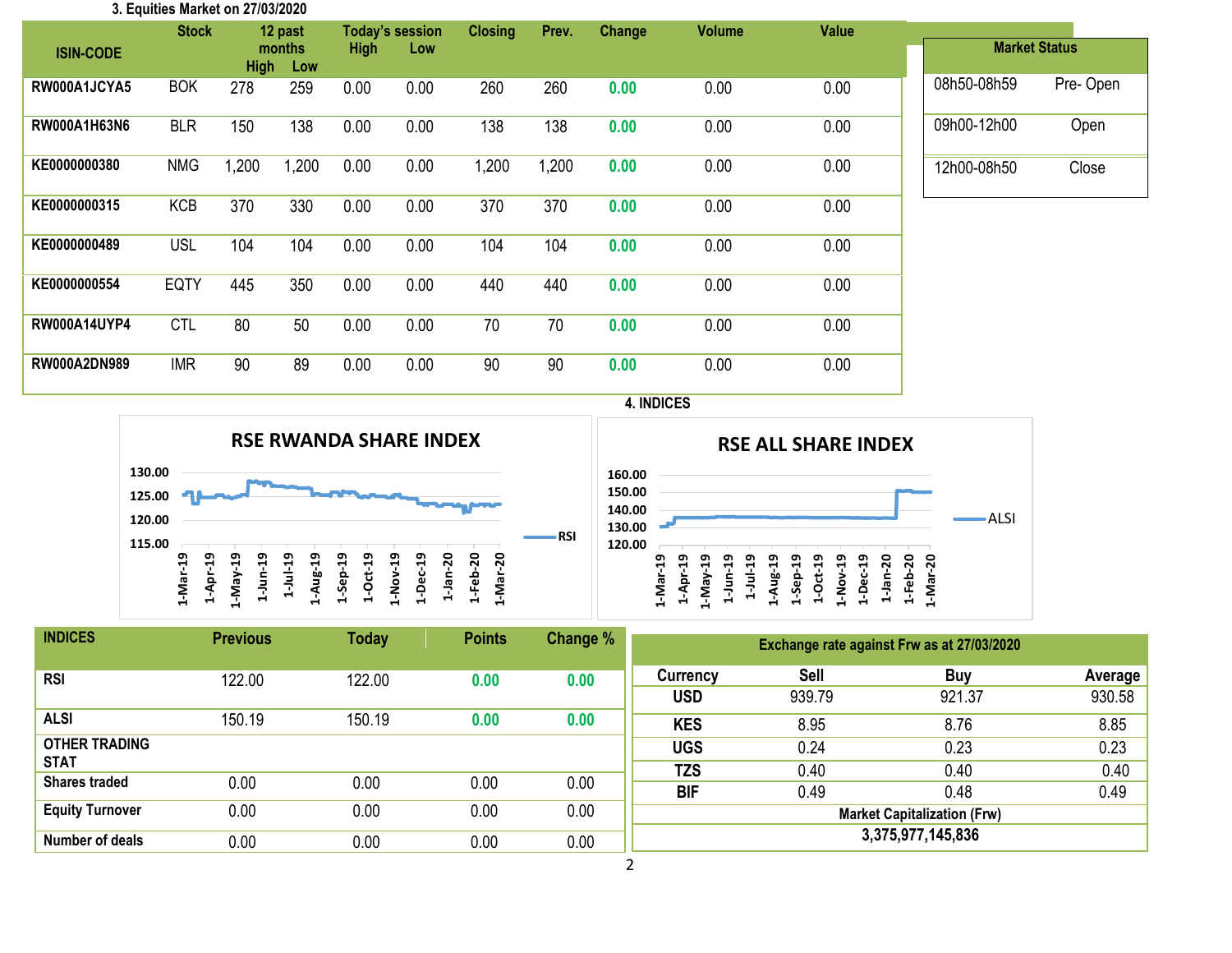## **5. Bond market on 27/03/2020**

# A**.** Government bonds

| <b>ISIN-CODE</b>    | <b>Status</b> | <b>Security</b> | <b>Maturity</b> | <b>Coupon rate</b> | Close.<br><b>Price</b> | Prev.<br><b>Price</b> | <b>Bids</b> | <b>Offers</b> | <b>Bond traded</b> |
|---------------------|---------------|-----------------|-----------------|--------------------|------------------------|-----------------------|-------------|---------------|--------------------|
| RW000A1ZTAM0        |               | FXD4/2014/7yrs  | 19/11/2021      | 12.475%            | 100.1                  | 102.1                 | 0.00        | 0.00          | 0.00               |
| <b>RW000A1Z2RJ7</b> |               | FXD2/2015/10yrs | 25/05/2025      | 12.925%            | 102.33                 | 102.5                 | 0.00        | 0.00          | 0.00               |
| RW000A1Z5Z93        |               | FXD3/2015/5yrs  | 21/08/2020      | 11.950%            | 103                    | 102.6                 | 0.00        | 0.00          | 0.00               |
| <b>RW000A187NK1</b> |               | FDX1/2016/5yrs  | 19/02/2021      | 12.00%             | 101.9                  | 100.3                 | 0.00        | 0.00          | 0.00               |
| RW000A182K48        |               | FXD2/2016/15Yrs | 09/05/2031      | 13.5%              | 105.5                  | 103.2                 | 0.00        | 0.00          | 0.00               |
| RW000A185V91        |               | FXD 3/2016/5Yrs | 20/08/2021      | 12.25%             | 100.5                  | 102.3                 | 0.00        | 0.00          | 0.00               |
| <b>RW000A19D0U5</b> |               | FXD1/2017/5Yrs  | 18/02/2022      | 12.375%            | 106.7                  | 102.6                 | 0.00        | 0.00          | 0.00               |
| RW000A19JG53        |               | FXD2/2017/7Yrs  | 17/05/2024      | 12.675%            | 106                    | 106                   | 0.00        | 0.00          | 0.00               |
| <b>RW000A19NL84</b> |               | FXD3/2017/5Yrs  | 19/08/2022      | 12.200%            | 102.5                  | 103                   | 0.00        | 0.00          | 0.00               |
| RW000A19S1Q4        | Re-opened     | FXD4/2017/7Yrs  | 15/11/2024      | 12.40%             | 105.2                  | 104                   | 0.00        | 0.00          | 0.00               |
| RW000A19W8Z4        |               | FXD1/2018/5Yrs  | 17/02/2023      | 11.80%             | 101.3                  | 102.1                 | 0.00        | 0.00          | 0.00               |
| <b>RW000A19HS6</b>  | Re-opened     | FXD2/2018/10Yrs | 12/05/2028      | 12.50%             | 102                    | 105.2                 | 0.00        | 0.00          | 0.00               |
| RW000A194997        | Re-opened     | FXD3/2018/15Yrs | 05/08/2033      | 12.9%              | 100.2                  | 102.5                 | 0.00        | 0.00          | 0.00               |
| <b>RW000A2RUZ00</b> |               | FXD4/2018/3Yrs  | 19/11/2021      | 11.150%            | 102                    | 102                   | 0.00        | 0.00          | 0.00               |
| RW000A2RYEG9        | Re-opened     | FXD1/2019/7Yrs  | 13/02/2026      | 11.850%            | 100.4                  | 106.7                 | 0.00        | 0.00          | 0.00               |
| RW000A2R26W1        | Re-opened     | FXD2/2019/5Yrs  | 17/05/2024      | 11.300%            | 102                    | 101                   | 0.00        | 0.00          | 0.00               |
| RW000A2R64M3        | Re-opened     | FXD3/2019/20Yrs | 29/07/2039      | 13.250%            | 100.08                 | 100.051               | 0.00        | 0.00          | 0.00               |
| <b>RW000A2SA2Y9</b> |               | FXD4/2019/3Yrs  | 18/11/2022      | 10.950%            | 104                    | 100                   | 0.00        | 0.00          | 0.00               |
| <b>RW000A2SA2Z6</b> | Re-opened     | FXD5/2019/7Yrs  | 13/11/2026      | 11.550%            | 103.4462               | 102.1947              | 0.00        | 0.00          | 0.00               |
| <b>RW000A2SB2X0</b> |               | FXD1/2020/3Yrs  | 20/01/2023      | 10.800%            | 100                    | 100                   | 0.00        | 0.00          | 0.00               |
| <b>RW000A28UBB2</b> |               | FXD2/2020/15Yrs | 02/02/2035      | 12.550%            | 101.8                  | 102                   | 0.00        | 0.00          | 0.00               |